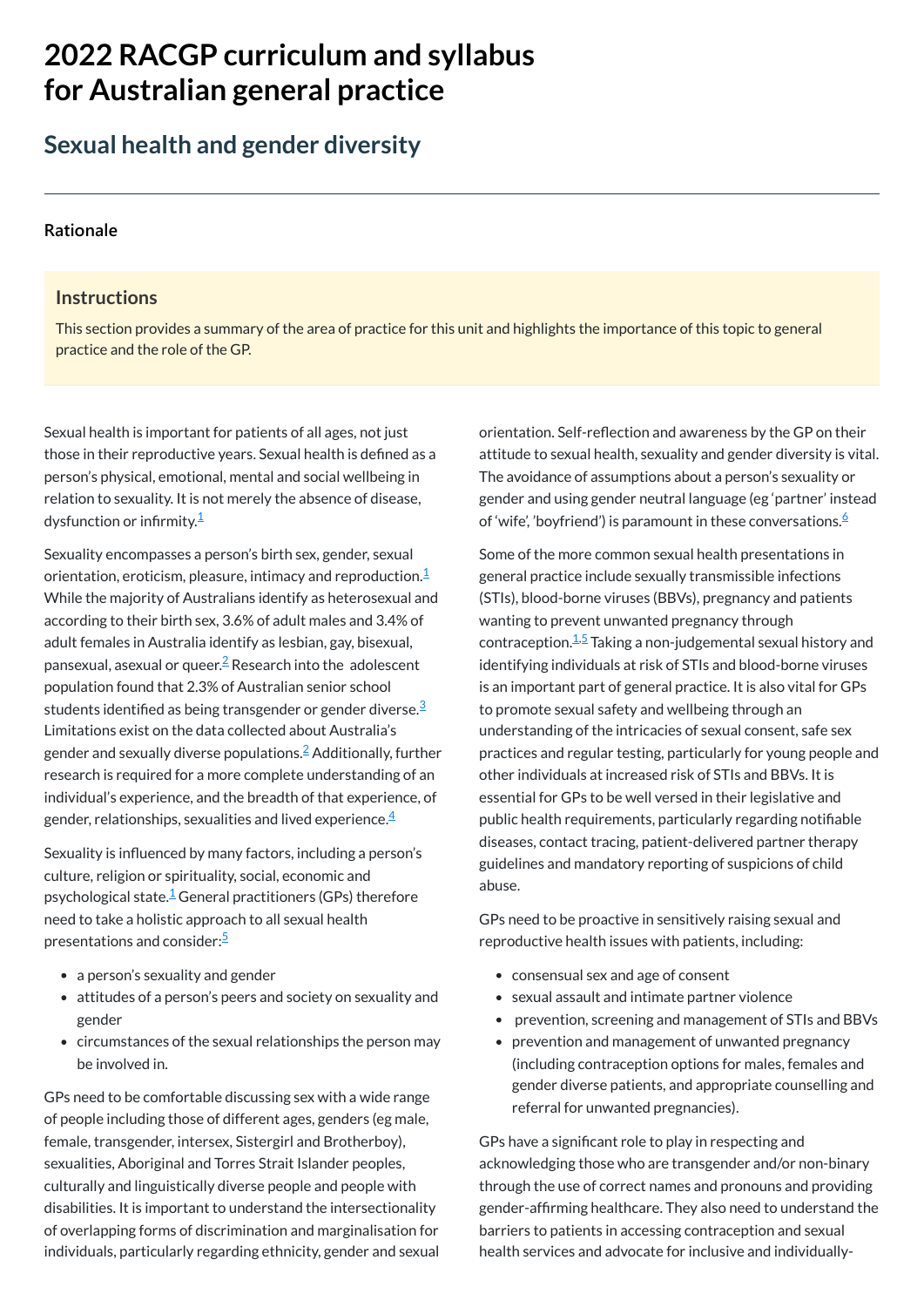appropriate healthcare to reduce social and health inequalities experienced by gender-diverse patients, Aboriginal and Torres Strait Islander peoples, patients from diverse cultural, linguistic and religious backgrounds, as well as those who live in rural and remote areas.

- <span id="page-1-0"></span>1.World Health Organization. Sexual health. Geneva, Switzerland: WHO [\(http://www.who.int/health-topics/sexual-health#tab=tab\\_1\)](http://www.who.int/health-topics/sexual-health#tab=tab_1) [Accessed 27 September 2021].
- <span id="page-1-1"></span>2. Wilson T, Temple J, Lyons A, Shelley F. What is Australia's sexual minority population? BMC Research Notes 2020;13(535) [\(https://bmcresnotes.biomedcentral.com/articles/10.1186/s13104-020-05383-w\)](https://bmcresnotes.biomedcentral.com/articles/10.1186/s13104-020-05383-w) [Accessed 27 September 2021].
- <span id="page-1-2"></span>3. Fisher CM, Waling A, Kerr L, et al. National Survey of Australian Secondary Students and Sexual Health 2018. Bundoora, Vic: ARCSHS, La Trobe University, 2019 [\(http://www.latrobe.edu.au/\\_\\_data/assets/pdf\\_file/0004/1031899/National-Survey](http://www.latrobe.edu.au/__data/assets/pdf_file/0004/1031899/National-Survey-of-Secondary-Students-and-Sexual-Health-2018.pdf)of-Secondary-Students-and-Sexual-Health-2018.pdf) [Accessed 27 September 2021].
- <span id="page-1-3"></span>4. Australian Institute of Health and Welfare. Lesbian, gay, bisexual, transgender and intersex people Australia's health 2018. Australia's health series no. 16. AUS 221. Canberra, ACT: AIHW, 2018 (http://www.aihw.gov.au/getmedia/61521da0-9892- [44a5-85af-857b3eef25c1/aihw-aus-221-chapter-5-5.pdf.aspx\)](http://www.aihw.gov.au/getmedia/61521da0-9892-44a5-85af-857b3eef25c1/aihw-aus-221-chapter-5-5.pdf.aspx) [Accessed 27 September 2021].
- <span id="page-1-4"></span>5.Australian Indigenous HealthInfoNet. Sexual Health. Mt Lawley, WA: Australian Indigenous HealthInfoNet, [\(https://healthinfonet.ecu.edu.au/learn/health](https://healthinfonet.ecu.edu.au/learn/health-topics/sexual-health)topics/sexual-health) [date unknown] [Accessed 27 September 2021].
- <span id="page-1-5"></span>6. Rainbow Welcome Initiative. Creating a welcoming clinical environment for lesbian gay, bisexual and transgender (LGBT) patients. Chicago, IL: Rainbow Welcome **Initiative Available at:**

#### **References**

[\(http://www.rainbowwelcome.org/uploads/pdfs/Creating%20a%20Welcome%20Clini](http://www.rainbowwelcome.org/uploads/pdfs/Creating%20a%20Welcome%20Clinical%20Environment%20for%20LGBT%20Patients.pdf) cal%20Environment%20for%20LGBT%20Patients.pdf) [Accessed 27 September 2021].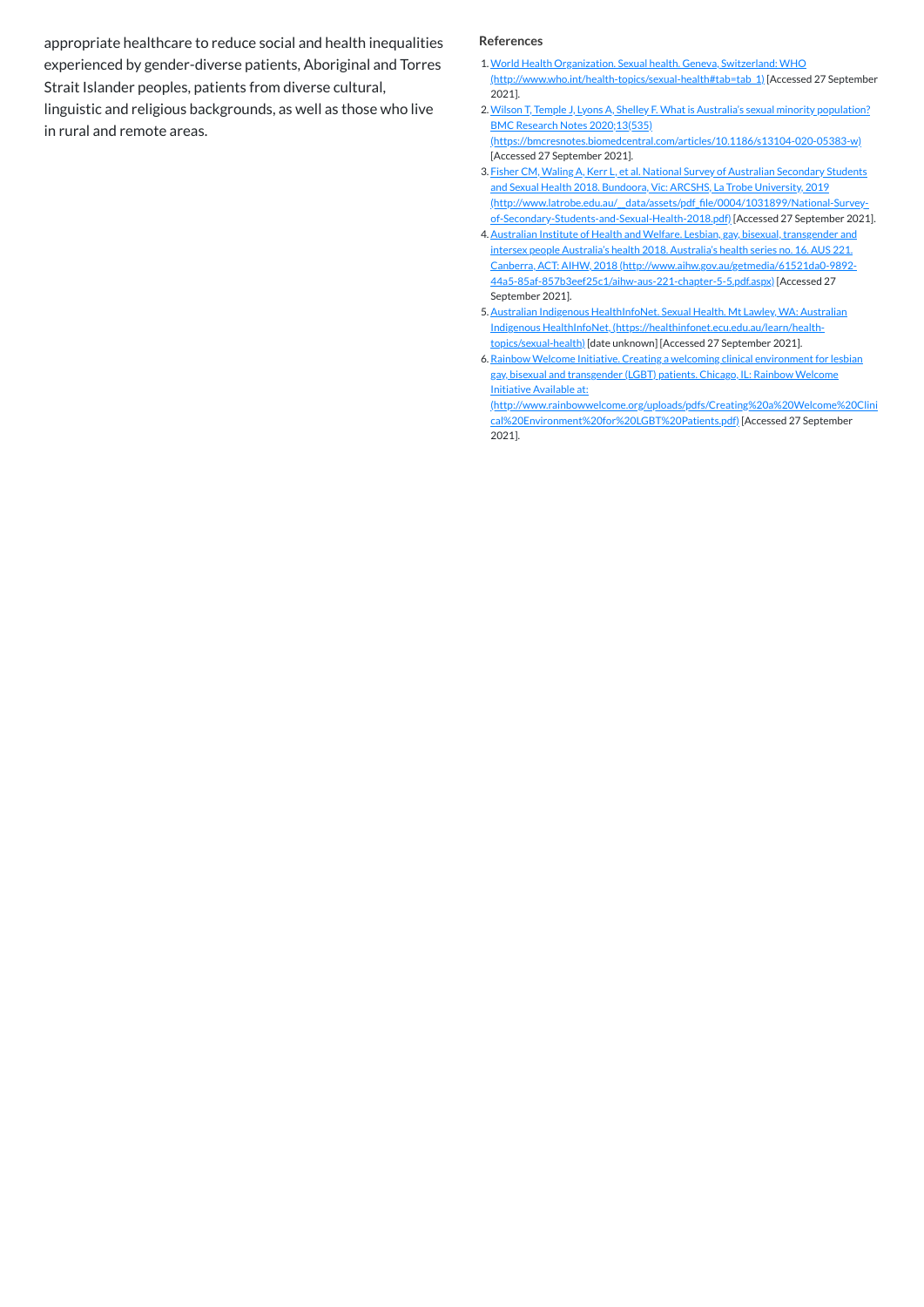# **[Competencies and learning outcomes](javascript:void(0))**

# **Instructions**

This section lists the knowledge, skills and attitudes that are expected of a GP for this contextual unit. These are expressed as measurable learning outcomes, listed in the left column. These learning outcomes align to the core competency outcomes of the seven core units, which are listed in the column on the right.

| Communication and the patient-doctor relationship                                                                                                                       |                                              |  |
|-------------------------------------------------------------------------------------------------------------------------------------------------------------------------|----------------------------------------------|--|
| Learning outcomes                                                                                                                                                       | Related core competency outcomes             |  |
| The GP is able to:                                                                                                                                                      |                                              |  |
| communicate about sexuality and sexual health in a manner that<br>is respectful and responsive to the person's beliefs, sexuality,<br>gender and culture                | 1.1.1, 1.1.6, 1.3.1, 1.4.1, AH1.3.1          |  |
| explain why questions including those related to birth sex,<br>$\bullet$<br>gender and sexual orientation are important, and ask questions<br>without bias or judgement | 1.1.1, 1.3.1, 1.4.1, 1.4.5, AH1.3.1, AH1.4.1 |  |
| • provide patient education about pregnancy prevention, safe sex<br>and consent                                                                                         | 1.2.2, 1.2.3, 1.3.2                          |  |
| sensitively ask about sexual abuse, including intimate partner<br>$\bullet$<br>violence and child abuse                                                                 | 1.1.2, 1.4.4                                 |  |

| Applied knowledge and skills                                                                                                                                            |                                     |  |
|-------------------------------------------------------------------------------------------------------------------------------------------------------------------------|-------------------------------------|--|
| Learning outcomes                                                                                                                                                       | Related core competency outcomes    |  |
| The GP is able to:                                                                                                                                                      |                                     |  |
| demonstrate a respectful and individually appropriate approach<br>$\bullet$<br>to taking a sexual health history                                                        | 2.1.1                               |  |
| perform a physical examination in a respectful manner, checking<br>for understanding and seeking consent prior to examination                                           | 2.1.2, 2.1.5                        |  |
| undertake relevant procedures for investigating and managing<br>sexual health conditions, including collecting specimens for STI<br>testing and providing contraception | 2.1.5, 2.1.6, AH2.1.2               |  |
| diagnose and manage conditions related to sexual health                                                                                                                 | 2.1.6, 2.1.7, 2.1.8, 2.1.9, AH2.1.2 |  |

# **Population health and the context of general practice**

| Learning outcomes                                                                                                                                                                             | Related core competency outcomes    |
|-----------------------------------------------------------------------------------------------------------------------------------------------------------------------------------------------|-------------------------------------|
| The GP is able to:                                                                                                                                                                            |                                     |
| identify and screen patients at increased risk of STI, for example,<br>chlamydia in young people                                                                                              | 3.1.1, 3.1.3                        |
| explain and address the potential impacts of marginalisation,<br>stigmatisation and discrimination on the health of sexually and<br>gender diverse individuals and their access to healthcare | 3.2.1, 3.2.2, 3.2.3, 3.2.4, AH3.2.2 |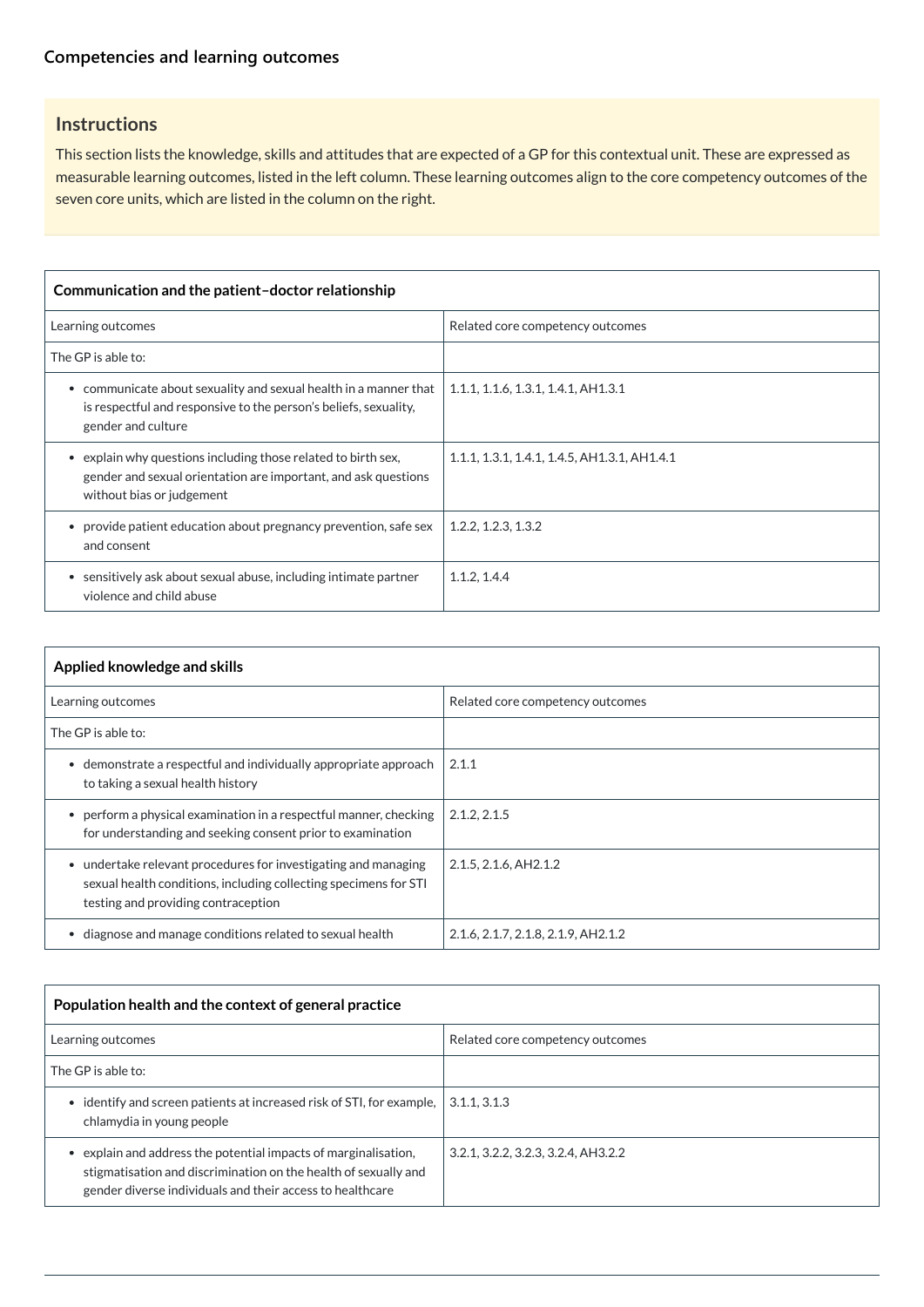| <b>Professional and ethical role</b>                                                                                      |                                  |
|---------------------------------------------------------------------------------------------------------------------------|----------------------------------|
| Learning outcomes                                                                                                         | Related core competency outcomes |
| The GP is able to:                                                                                                        |                                  |
| • reflect on and actively seek to address biases, judgements,<br>assumptions and attitudes regarding sexuality and gender | 4.2.2, 4.2.4, AH4.2.2            |

| Organisational and legal dimensions                                                                                                                     |                                  |  |
|---------------------------------------------------------------------------------------------------------------------------------------------------------|----------------------------------|--|
| Learning outcomes                                                                                                                                       | Related core competency outcomes |  |
| The GP is able to:                                                                                                                                      |                                  |  |
| maintain patient confidentiality and identify the situations when<br>$\bullet$<br>confidentiality may need to be breached, for example, sexual<br>abuse | 5.2.1                            |  |
| obtain and document informed consent when performing sexual<br>$\bullet$<br>health investigations                                                       | 5.2.2                            |  |
| • implement anti-discrimination practice policies and procedures<br>that promote the health and safety of sexually and gender-<br>diverse individuals   | 5.2.5                            |  |
| • arrange for contact tracing and notification of infectious<br>diseases                                                                                | 5.2.3                            |  |

# **[Words of wisdom](javascript:void(0))**

# **Instructions**

This section includes tips related to this unit from experienced GPs. This list is in no way exhaustive but gives you tips to consider applying to your practice.

**Extension exercise:** Speak to your study group or colleagues to see if they have further tips to add to the list.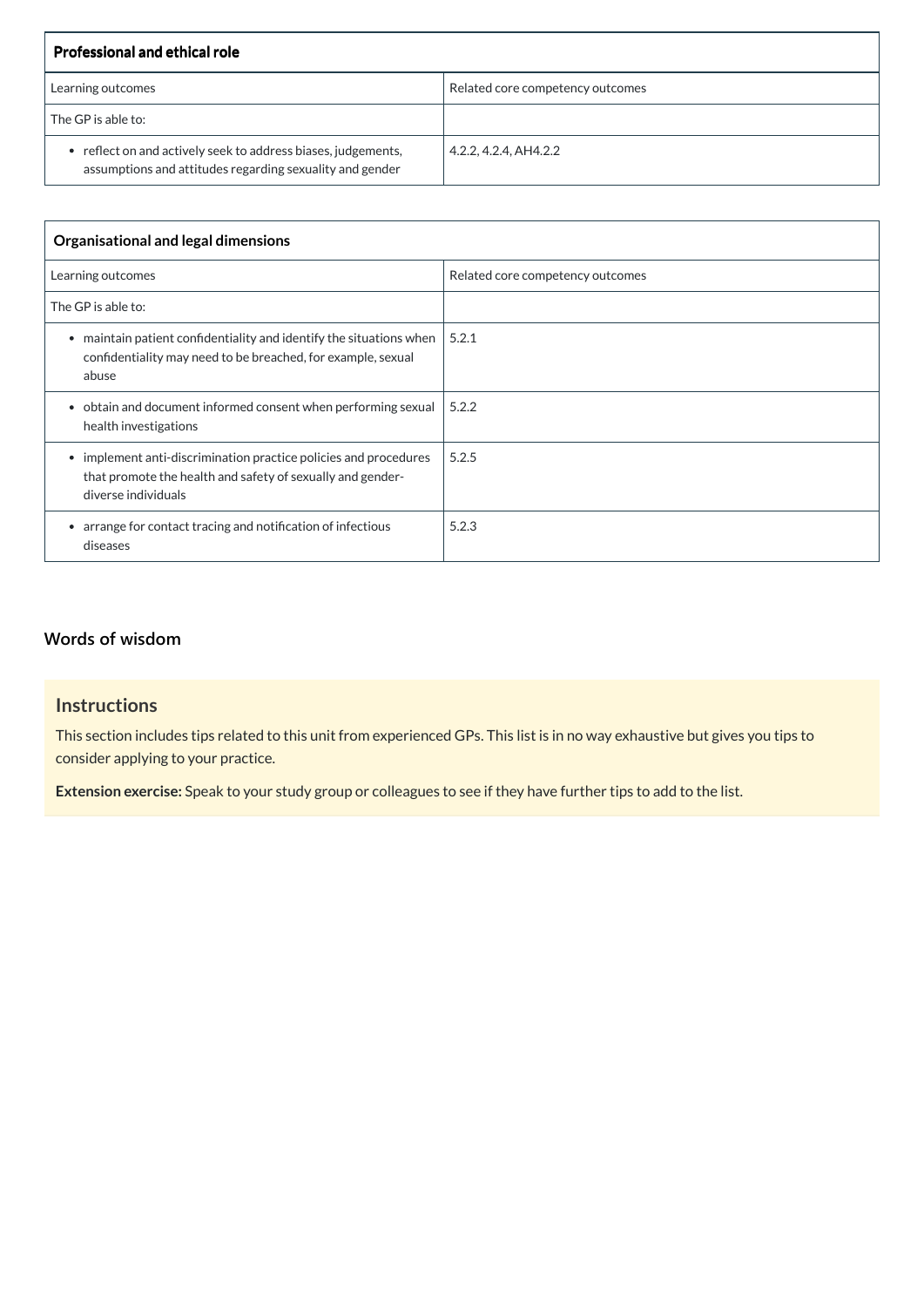- **1.** Patients presenting to general practice can be diverse in terms of gender and sexual orientation. Using a non-judgemental and gender-affirming approach will help establish rapport and develop trust.
- **2.** Be open and respectful and ask the questions you need to deliver appropriate care. Do not let your own beliefs, views and biases impact the care you provide to the patient.
- **3.** Sexual healthcare requires effective history-taking, examination and use and follow-up of appropriate investigations. It is rewarding and makes a difference in the lives of individual patients and in public health outcomes.
- **4.** Opportunistic sexual health screening can be performed at appointments for contraception, fertility and pregnancy, cervical cancer screening and acute presentations.
- **5.** Unwanted pregnancies cause significant stress to individuals and the health system. Educating patients about pregnancy prevention and providing suitable and safe contraception is empowering and rewarding.
- **6.** GPs and practices need to have effective systems to manage abnormal results, notifiable conditions, referral to specialised sexual health services and to recall patients.
- **7.** Evidence-based guidelines for sexually transmissible infectious and blood-borne viruses, pre-exposure prophylaxis (PrEP) of HIV, post-exposure prophylaxis (PEP) of HIV, and gender affirming healthcare are available and should be used by GPs.
- **8.** Having an approach to sexual healthcare that is patient-centred and gender affirming allows a GP to tailor their care to individual patients, helps to establish rapport and a trusting therapeutic alliance, and increases patient adherence to healthcare advice and treatment.

The questions in the table below are ordered according to the RACGP clinical exam assessment areas [\(https://www.racgp.org.au/getmedia/f93428f5-c902-44f2-b98a-e56d9680e8ab/Clinical-Competency-Rubric.pdf.aspx\)](https://www.racgp.org.au/getmedia/f93428f5-c902-44f2-b98a-e56d9680e8ab/Clinical-Competency-Rubric.pdf.aspx) and domains, to prompt you to think about different aspects of the case example.

Note that these are examples only of questions that may be asked in your assessments.

Alix, 38, is a transgender female who you have not met before but who has been attending the practice for **the past 12 months. She had been under the care of a previous GP registrar before you commenced atthe practice. She presents today for a sexual health check.**

### **[Case consultation example](javascript:void(0))**

#### **Instructions**

- 1. Read this example of a common case consultation for this unit in general practice.
- 2. Thinking about the case example, reflect on and answer the questions in the table below.

You can do this either on your own or with a study partner or supervisor.

**Extension exercise**: Create your own questions or develop a new case to further your learning.

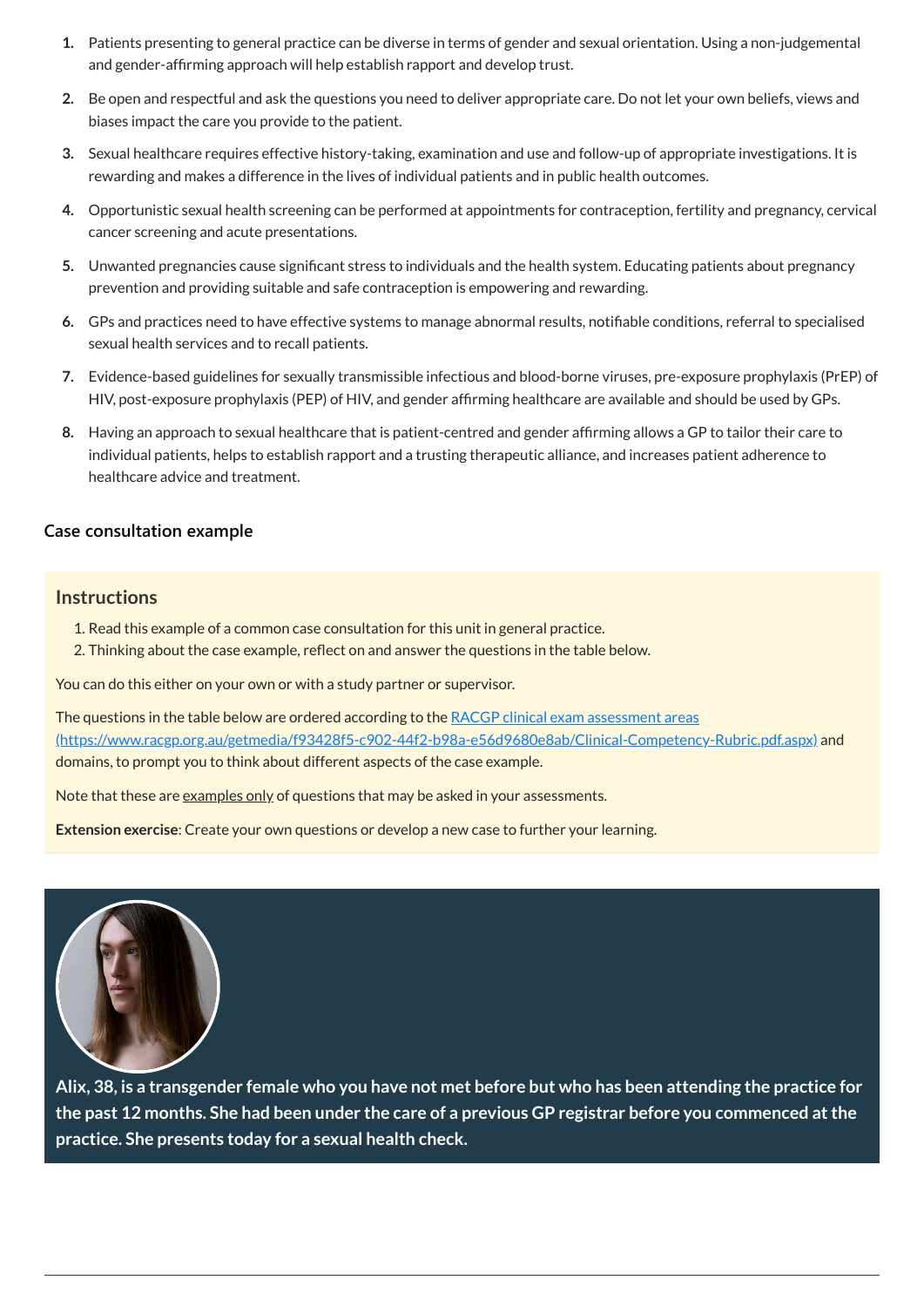| Questions for you to consider                                                                                                                              |                                                      | <b>Domains</b> |
|------------------------------------------------------------------------------------------------------------------------------------------------------------|------------------------------------------------------|----------------|
| What communication strategies would you use to provide a<br>safe environment for transgender and gender diverse<br>patients?                               | 1. Communication and consultation skills             | 1,2,5          |
| What communication strategies would you use to<br>sensitively take a thorough sexual health history?                                                       |                                                      |                |
| How would you approach this consultation if Alix was an<br>Aboriginal or Torres Strait Islander?                                                           |                                                      |                |
| What if she was from a different cultural or language group<br>to your own?                                                                                |                                                      |                |
| What information would you like from Alix to determine<br>her risk of sexually transmissible infections (STIs) and<br>blood-borne viruses?                 | 2. Clinical information gathering and interpretation | $\overline{2}$ |
| If Alix has female partners, what investigations would you<br>order for asymptomatic screening? What if she has male<br>partners?                          |                                                      |                |
| Would you consider different investigations if either Alix or<br>her sexual partner(s) were Aboriginal or Torres Strait<br>Islander?                       |                                                      |                |
| What diagnoses would you consider if Alix has symptoms<br>such as anogenital ulcers or neovaginal discharge?                                               | 3. Making a diagnosis, decision making and reasoning | $\overline{2}$ |
| How would you determine whether Alix should be offered<br>either pre-exposure prophylaxis (PrEP) or post-exposure<br>prophylaxis (PEP) for HIV prevention? |                                                      |                |
| How would you determine if Alix is suitable for on-demand<br>PrEP or continuous PrEP?                                                                      |                                                      |                |
| When would you review Alix to follow up her results?                                                                                                       | 4. Clinical management and therapeutic reasoning     | $\overline{2}$ |
| How would you explain PrEP to Alix: how it works, how to<br>take it, potential side effects and risks and the ongoing<br>monitoring needed?                |                                                      |                |
| How would you manage a positive STI result in one of your                                                                                                  |                                                      |                |

patients? What about a positive HIV result?

If you diagnose Alix with gonorrhoea, how do you approach contact tracing? What advice would you give her about abstaining from intercourse? When would you review to check for resolution of symptoms and when would you arrange proof of cure testing?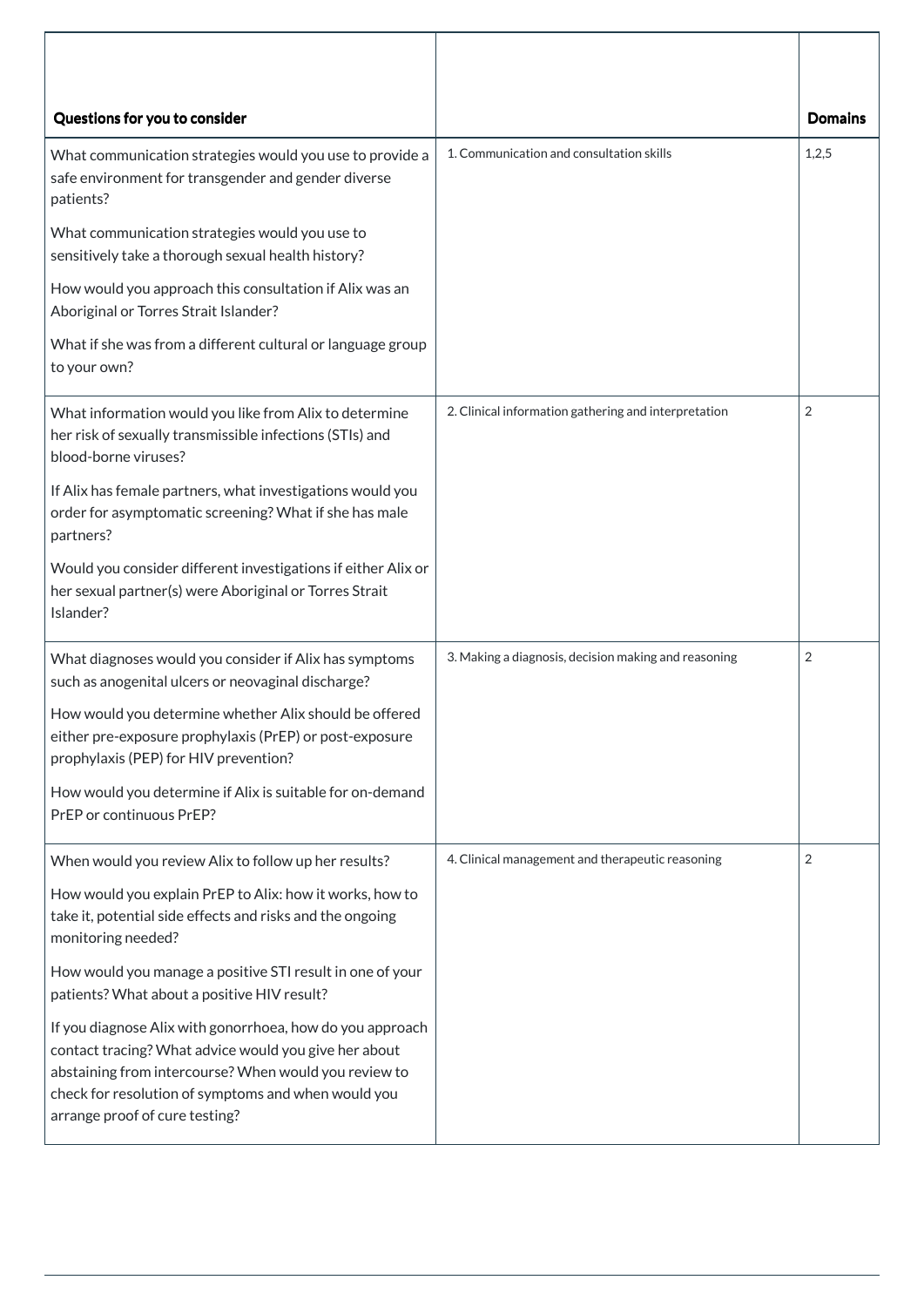| Questions for you to consider                                                                                                                                                                           |                                                            | <b>Domains</b> |
|---------------------------------------------------------------------------------------------------------------------------------------------------------------------------------------------------------|------------------------------------------------------------|----------------|
| What vaccinations would you discuss with Alix?                                                                                                                                                          | 5. Preventive and population health                        | 1,2,3          |
| What are the potential barriers for patients with symptoms<br>of an STI seeing a GP or notifying partners of a positive STI<br>result? What additional barriers are there in rural and<br>remote areas? |                                                            |                |
| How can you advocate for appropriate sexual care for your<br>patients? What about for specific patient groups such as<br>adolescents, LGBTIQ+ or Aboriginal and Torres Strait<br>Islander patients?     | 6. Professionalism                                         | 4              |
| What if a patient with a positive HIV result would not<br>notify their partner of the result?                                                                                                           |                                                            |                |
| How would you manage a positive HIV test result in one of<br>your patients when you look after the patient and their<br>partner?                                                                        |                                                            |                |
| How can you advocate for appropriate sexual care for your<br>patients? What about for specific patient groups such as<br>adolescents, LGBTIQ+ or Aboriginal and Torres Strait<br>Islander patients?     | 7. General practice systems and regulatory requirement     | 5              |
| What if a patient with a positive HIV result would not<br>notify their partner of the result?                                                                                                           |                                                            |                |
| How would you manage a positive HIV test result in one of<br>your patients when you look after the patient and their<br>partner?                                                                        |                                                            |                |
| How would you collect samples for STI screening for Alix if<br>she has receptive anal, oral and neovaginal intercourse?                                                                                 | 8. Procedural skills                                       | $\overline{2}$ |
| How would this differ for a cisgender female patient having<br>penetrative vaginal sex with male partners?                                                                                              |                                                            |                |
| How would you explain to Alix how to self-collect samples<br>for screening of STIs?                                                                                                                     |                                                            |                |
| How would you get extra support and advice to help you<br>manage a patient at high risk of HIV?                                                                                                         | 9. Managing uncertainty                                    | $\overline{2}$ |
| What would you do if a patient's proof of cure testing for<br>ano-rectal gonorrhoea was positive for gonorrhoea?                                                                                        |                                                            |                |
| How would you identify, investigate and manage acute HIV<br>infection?                                                                                                                                  | 10. Identifying and managing the significantly ill patient | $\overline{2}$ |

**[Learning strategies](javascript:void(0))**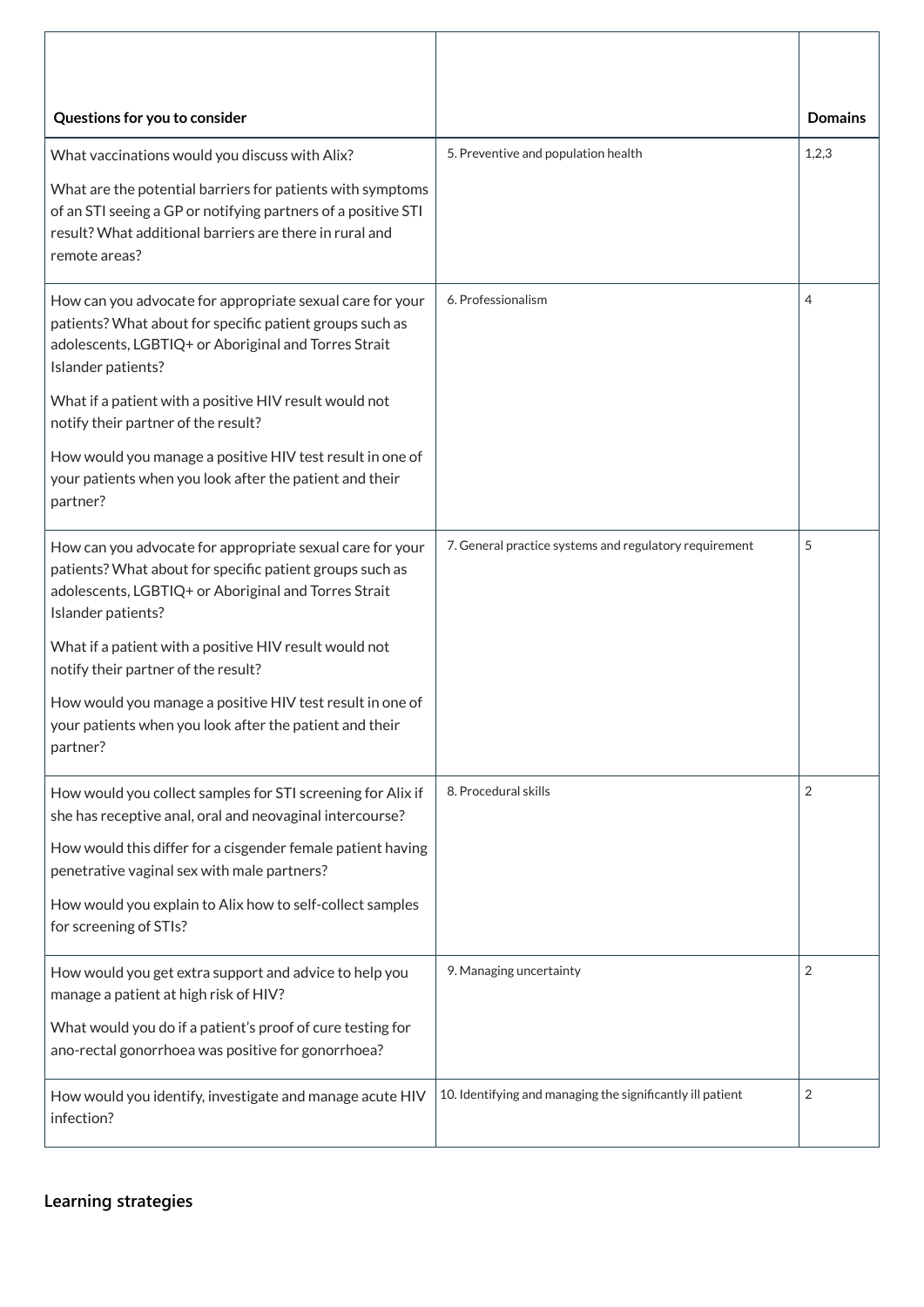# **Instructions**

This section has some suggestions for how you can learn this unit. These learning suggestions will help you apply your knowledge to your clinical practice and build your skills and confidence in all of the broader competencies required of a GP.

There are suggestions for activities to do:

• on your own

 $\bullet$  $\bullet$ 

- with a supervisor or other colleague
- in a small group
- with a non-medical person, such as a friend or family member.

Within each learning strategy is a hint about how to self-evaluate your learning in this core unit.

**On your own**

Identify five patients at your practice who have had sexual health screening. Audit the notes checking for documentation of:

- a. patient's sex at birth, gender identity and sexual orientation
- b. sexual and reproductive history, examination findings and investigations ordered
- c. any opportunistic health promotion
- d. if applicable, any management and follow-up, including use of practice software recall system.
- What were your findings? How could things be improved?
- Where would you find patient information about sexually transmitted infections (STIs) or blood-borne viruses (BBVs)?
- What about patient information that is culturally appropriate for: a) Aboriginal or Torres Strait Islander patients or b) patients from <sup>a</sup> culturally and linguistically diverse background?
- Where can you find information about notifiable conditions in your state or territory?
- What guidelines are available to help with contact tracing? What are the ethical and legal implications to consider when <sup>a</sup> patient with <sup>a</sup> positive STI or BBV result refuses to notify their partner/s? Who could you ask for advice in this situation?

Identify five patients from your practice who have presented for commencement of contraception for pregnancy prevention. Audit the notes checking for documentation of:

- a. patient's sex at birth, gender identity and sexual orientation
- b. sexual and reproductive history, any relevant physical examination and urine pregnancy test results and investigations
- c. discussion about contraceptive options, method of action, effectiveness, side effects and risks and contraindications
- d. opportunistic health screening or health promotion
- e. if a contraception was prescribed, documentation of patient education about the contraception.
- What were your findings? What could be improved? Were you aware of all the contraceptive methods documented in the
	- notes? Are there any contraceptive options that were not documented in the notes you audited?
- Do you know the indications, contraindications and how to safely prescribe each contraceptive option?
- Where would you find information about contraception options (including male contraception) indications, contraindications, and how to safely prescribe? Can you create <sup>a</sup> table of contraception options, including category, effectiveness/failure rate, side effects, risks, contraindications, special indications, limitations including costs and need for procedure?
- What is your approach to discussing and prescribing contraception for mature minors? Would this be different if you were looking after <sup>a</sup> young person in out-of-home care?
- What health screening and health promotion could you consider discussing at <sup>a</sup> contraception consultation?

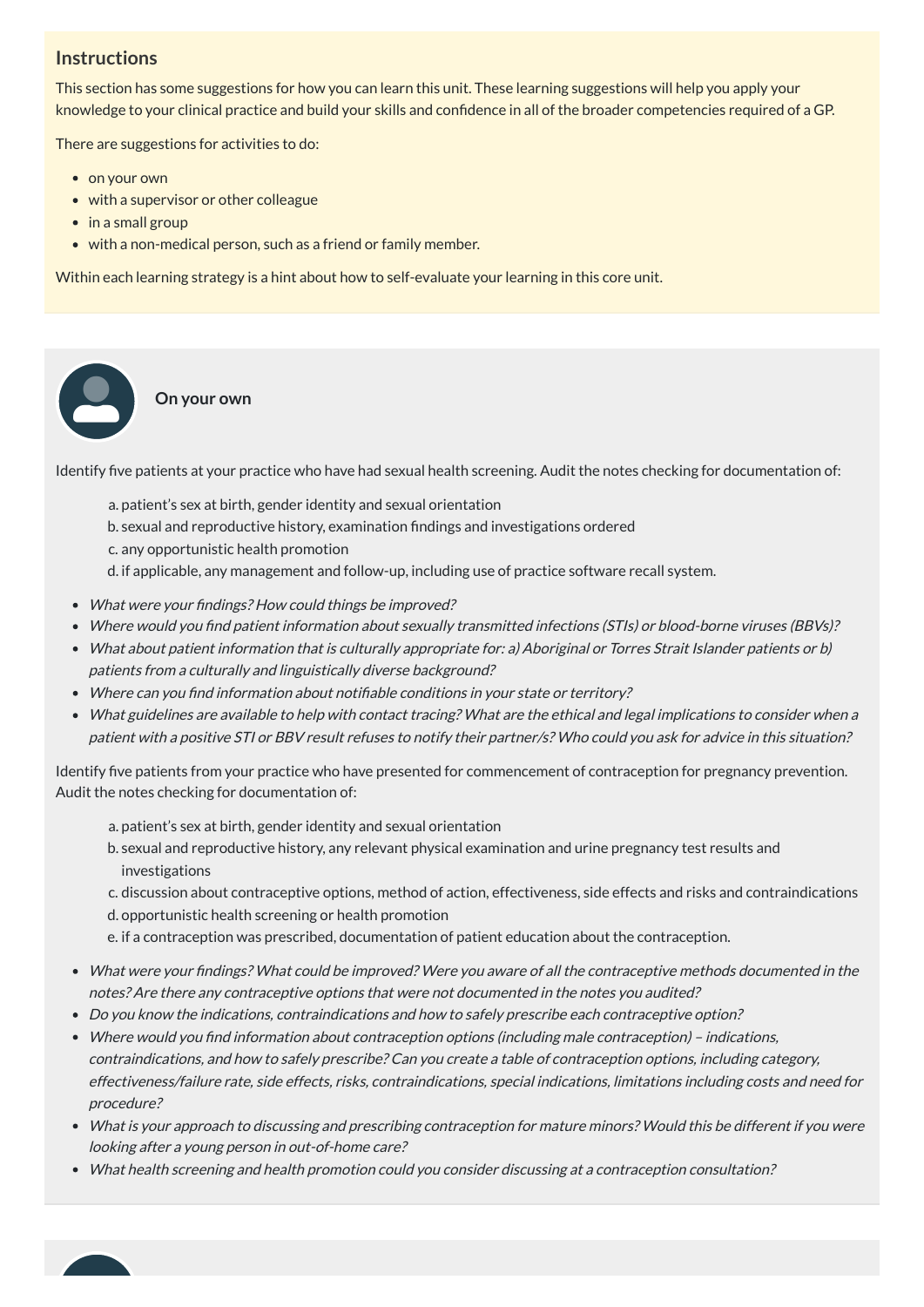### **With a supervisor**

Make a learning plan specific to your learning needs for this unit. Set achievable goals and timeframes and think about how you can meet these goals. Discuss your learning plan with your supervisor. Arrange to follow up on your learning.

- What are your learning goals in relation to sexual health and gender diversity? Over what time would you like to achieve your goals? Consider skills in: a) communication, b) taking <sup>a</sup> history and doing <sup>a</sup> physical examination and c) practical activities such as collecting samples for STI screening, giving <sup>a</sup> contraceptive injection, or inserting or removing <sup>a</sup> contraceptive implant or intrauterine device.
- What does your supervisor think are the important areas to focus on? Can they suggest opportunities at your practice to develop skills in this unit?

With your supervisor, discuss your practice's approach to:

- a. recording a patient's sex at birth, gender, preferred name and pronoun
- b. being inclusive of LGBTIQ+ patients, including transgender and gender diverse patients
- c. addressing potential barriers to patients attending the clinic for sexual healthcare
- d. mature minors and prescribing contraception
- e. child safety concerns related to sexual health
- f. managing abnormal results, including urgent results
- g. notifiable conditions
- h. contact tracing for STIs and BBVs
- i. patient reminders and recalls.
- What areas is your practice doing well in? What could be improved?
- What is the age of consent in your state or territory? What are the laws regarding young people consenting to treatment, including contraception?
- What policies or procedures does your practice have in relation to sexual healthcare?



#### **In a small group**

With a colleague, rehearse asking a patient about: a) their gender identity and sexual orientation, b) their current risk of STIs and BBVs and their approach to preventing these and c) their current risk of pregnancy and how they prevent pregnancy, if applicable.

• Give each other feedback. What was effective? What could be improved?

Rehearse giving instructions to a patient about self-collecting samples for STI screening. Find a patient information resource to help the patient.

- 
- Give each other feedback. What was effective? What could be improved?
- Did you find <sup>a</sup> useful patient information resource? What was it? Were there resources suitable for people whose first language is not English?

Role-play a consultation with a male patient who has sex with males who has presented for a sexual health check-up. With your peers, discuss:

- a. approach to being non-judgemental
- b. approach to taking a comprehensive sexual health history
- c. addressing the patient's ideas, concerns and expectations
- d. explaining any necessary investigations, giving the patient information about how to collect samples for STI screening and following up results
- e. giving the patient information about STI and BBV prevention and checking patient understanding f. giving the patient information about STIs and BBVs.

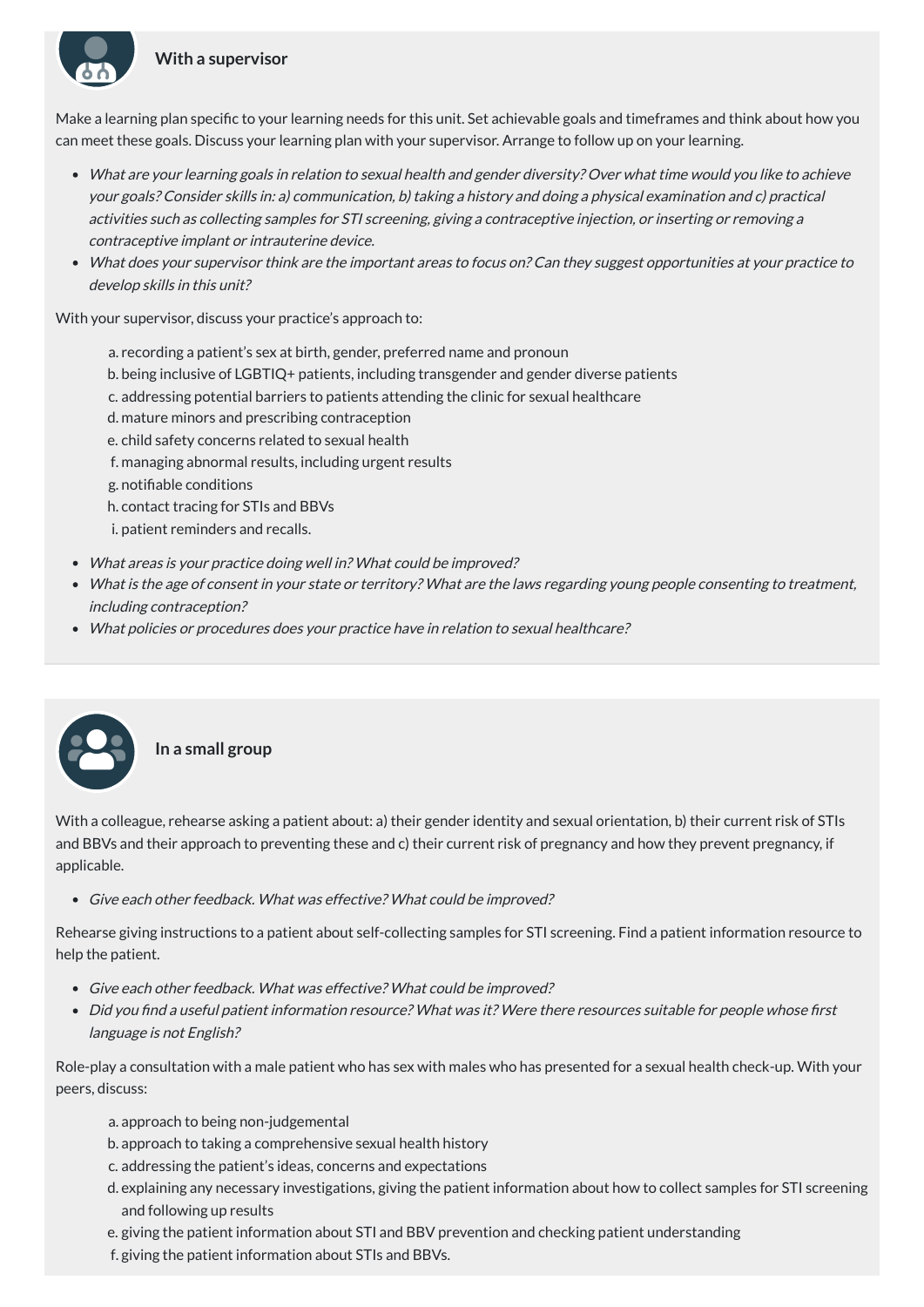- Which communication strategies were effective? Which health promotion strategies were effective? Which patient education strategies were effective?
- When would you arrange post-exposure prophylaxis (PEP) for <sup>a</sup> patient? When would you prescribe pre-exposure prophylaxis (PrEP) for <sup>a</sup> patient? What investigations would you need to do before prescribing?
- How would you explain to <sup>a</sup> patient how to take PrEP? What would be your approach to increasing patient adherence with PrEP? How often would you review <sup>a</sup> patient who was using PREP?



- Has this activity changed how you will educate patients about STIs?
- What non-jargon language would you use when talking to patients about STIs to help them understand?

# **With a friend or family member**

Ask friends or family members what they know about STIs. Try to ask people of different ages, cultural backgrounds and genders. Which ones have they heard of? How do they think they are transmitted? Who do they think is at risk?

Ask a friend or family member to share a negative experience of seeing a GP for a sexual health check or to discuss pregnancy prevention. Ask them about any positive experiences such as how a GP built rapport, their communication skills, professionalism, knowledge and skills.

Will you change your approach to sexual healthcare based on the experiences of your family member or friend?

### **[Guiding topics and content areas](javascript:void(0))**

### **Instructions**

These are examples of topic areas for this unit that can be used to help guide your study.

Note that this is not a complete or exhaustive list, but rather a starting point for your learning.

# **Provide healthcare thatis inclusive of and safe for LGBTIQ+ people, including transgender and gender diverse people**

- Understand the terms: sex at birth, gender and sexual orientation.
- Understand that patients presenting to general practice are diverse and can be cisgender, transgender, gender fluid or intersex, and may be heterosexual, homosexual, bisexual, pansexual or asexual.
- Understand that LGBTIQ+ people may present to their GP with issues including:
- - $\circ$  physical health
	- mental health
	- $\circ$  sexual and reproductive health
	- alcohol and other substance use
	- domestic and family violence
	- psychosocial stress, including relationship stress, parenting and family stress, work stress, homelessness and financial hardship
	- o health screening and preventive healthcare.
- Understand that stigmatisation, judgement, misgendering patients, homophobia and transphobia by individual healthcare providers and health and other institutions causes significant harm to LGBTIQ+ people and communities and contributes to health inequality and health inequity.
- Understand that experiencing multiple, compounding social determinants (including being Aboriginal or Torres Strait Islander, being from a culturally and linguistically diverse background, living in rural or remote Australia, having reduced access to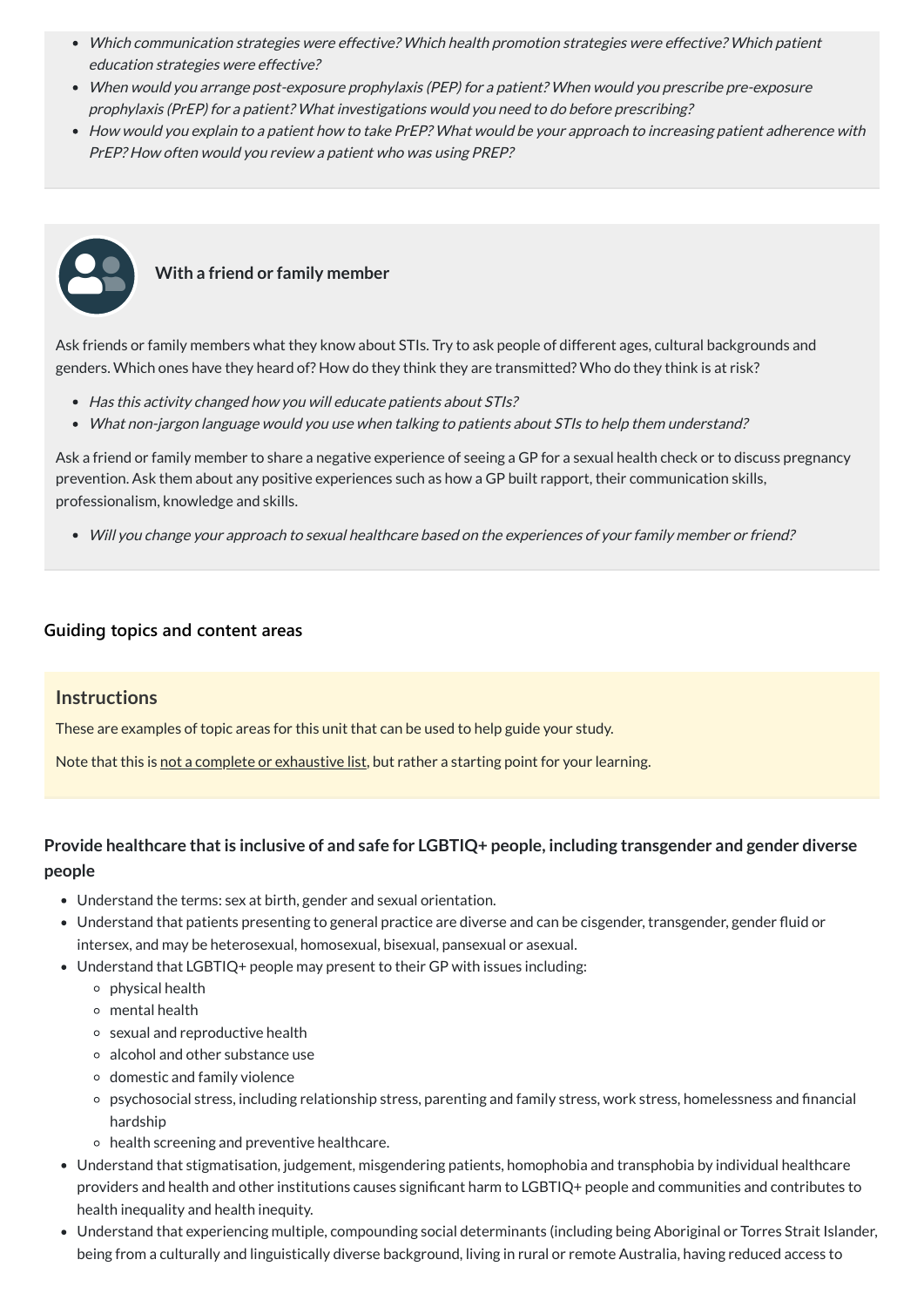education, unemployment, having a disability or being aged) significantly increases health inequity for LGBTIQ+ people.

Understand that culture and religious background influence both a patient's and a GP's experience of sex, sexuality and gender.

### **Sexually transmitted infections and blood-borne viruses**

- Through a comprehensive sexual health history, determine and arrange appropriate screening of asymptomatic patients for sexually transmitted infections (STIs) and blood-borne viruses (BBVs).
- Through a comprehensive sexual health history, perform a physical examination and arrange appropriate investigations, and diagnose and manage patients with:
	- $\circ$  STIs and BBVs presenting with:
		- vaginal discharge, abnormal vaginal bleeding
		- urethral discharge, dysuria, urinary frequency
		- abdominal or pelvic pain
		- genital or anal itch, pain, swelling, skin changes, lesions
		- fever, joint symptoms, rash, nodules
	- STIs and BBVs diagnosed on asymptomatic screening or following assessment of symptoms:
		- chlamydia
		- gonorrhoea
		- $\blacksquare$  trichomonas
		- mycoplasma
		- syphilis
		- $\blacksquare$  genital herpes
		- genital warts
		- $\blacksquare$  hepatitis B
		- $\blacksquare$  hepatitis C
		- human immunodeficiency virus (HIV).
- Appropriately manage notifiable conditions.
- Facilitate contact tracing.
- Provide patient education about prevention of STIs and BBVs.
- Assess a patient's risk of HIV and suitability for pre-exposure prevention and post-exposure prevention of HIV and arrange appropriate management.

### **Pregnancy prevention**

- Through a comprehensive sexual and reproductive health history, determine risk of pregnancy.
- Provide patient education about prevention of pregnancy.
- Assess a patient's current and previous contraception, contraception preferences, and indications and contraindications for particular types of contraception.
- Understand UK Medical Eligibility Criteria for Contraceptive Use (UKMEC) [\(https://www.fsrh.org/documents/ukmec-2016/\)](https://www.fsrh.org/documents/ukmec-2016/) for use of different types of contraception.
- Understand the principles of informed consent and confidentiality as applied to sexual health.
- Understand age of consent in your state or territory.
- Understand prescribing contraception to mature minors in your state or territory.
- Understand mandatory reporting in your state or territory.
- Understand that safe sex discussions should include information about consensual sex, pregnancy prevention, access to emergency contraception and STI prevention.
- Prescribe contraception:
	- o emergency contraception
	- combined oral contraception: combined oral contraceptive pill (COCP), vaginal ring
	- progesterone-only contraception: progestogen-only pill (POP), contraceptive implant, contraceptive injection (Depo), intrauterine devices (IUDs)
	- non-hormonal contraception.
- Prescribe contraception in specific situations:
	- mature minor
	- patient with contraindications to oestrogen
	- $\circ$  postpartum patient
	- peri-menopausal patient.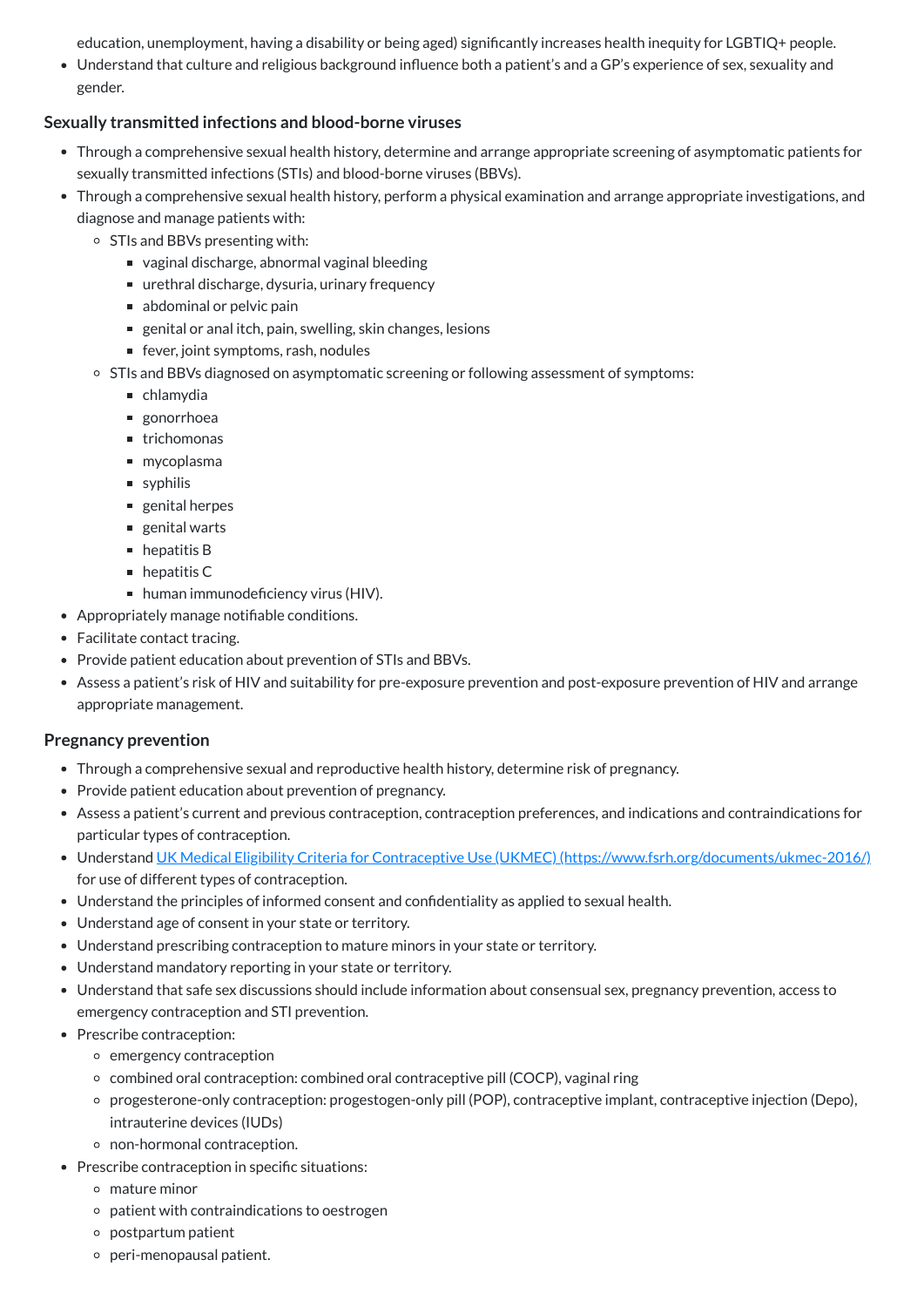- Provide information about and refer patients for sterilisation:
	- vasectomy
	- tubal ligation or occlusion
	- hysterectomy.

### **[Learning resources](javascript:void(0))**

# **Instructions**

The following list of resources is provided as a starting point to help guide your learning only and is not an exhaustive list of **all resources.** It is your responsibility as an independent learner to identify further resources suited to your learning needs, and to ensure that you refer to the most up-to-date guidelines on a particular topic area, noting that any assessments will utilise current guidelines.

• Coombe J, Goller J, Vaisey A, Bourne C, Sanci L, Bateson D, Temple-Smith D, Hocking J. New best practice guidance for general practice to reduce chlamydia-associated reproductive complications in women [\(https://www1.racgp.org.au/getattachment/b1d04b78-acde-414d-a125-1d25d182853c/Chlamydia-associated](https://www1.racgp.org.au/getattachment/b1d04b78-acde-414d-a125-1d25d182853c/Chlamydia-associated-reproductive-complications-in.aspx)reproductive-complications-in.aspx). Aust J Gen Pract 2021;50(1–2):50–54.

### **Journal articles**

Evidence-based information about screening and treating chlamydia, pelvic inflammatory disease and antimicrobial resistance.

• Australasian Society for HIV, Viral Hepatitis and Sexual Health Medicine (ASHM). <u>Australasian contact tracing guidelines</u> [\(http://contacttracing.ashm.org.au/\).](http://contacttracing.ashm.org.au/)

### **Online resources**

• Australasian Society for HIV, Viral Hepatitis and Sexual Health Medicine (ASHM). Post-exposure prophylaxis for HIV: Australian national guidelines [\(http://www.ashm.org.au/products/product/978-1-920773-47-2\).](http://www.ashm.org.au/products/product/978-1-920773-47-2)

Comprehensive evidence-based guidelines on reproductive and sexual health, including contraception.

• Family Planning New South Wales. Clinical handbooks [\(https://www.fpnsw.org.au/research/publications/clinical-handbooks\).](https://www.fpnsw.org.au/research/publications/clinical-handbooks)

• Faculty of Sexual and Reproductive Healthcare. **FSRH UK Medical Eligibility Criteria for Contraceptive Use (UK MEC)** [\(https://www.fsrh.org/ukmec/\).](https://www.fsrh.org/ukmec/)

Australian guidelines for the diagnosis and management of STIs in general practice.

• Australasian sexual health alliance. Australian STI management guidelines [\(https://sti.guidelines.org.au/\)](https://sti.guidelines.org.au/).

The Australasian guidelines for partner notification or contact tracing for STIs and blood-borne viruses.

Australian guidelines for the use of pre-exposure prophylaxis (PrEP) of HIV.

• Australasian Society for HIV, Viral Hepatitis and Sexual Health Medicine (ASHM). <u>PrEP [\(http://www.ashm.org.au/HIV/PrEP\)](http://www.ashm.org.au/HIV/PrEP)</u>.

Australasian guidelines for the use of post-exposure prophylaxis (PEP) of HIV.

Information about the standard of care and treatment guidelines for trans and gender diverse people, including hormone treatment.

Australian Professional Association for Trans Health (AusPATH) [\(https://auspath.org.au/\).](https://auspath.org.au/)

Guidelines on the indications and contraindications for different contraception types.

#### **Learning activities**

Accredited eLearning activities on sexual health.

• ThinkGP. Sexual health modules [\(https://www.thinkgp.com.au/category/sexual-health\).](https://www.thinkgp.com.au/category/sexual-health)

Free eLearning modules on transgender (including gender diverse and non-binary) mental health care and primary care.

Australian Professional Association for Trans Health (AusPATH). [\(https://auspath.org.au/resources\)](https://auspath.org.au/resources)

A webinar presented by Ruth McNair on supporting LGBTIQ+ mental health.

• LGBTIQ Health Australia. MindOUT webinar - GPs role in supporting LGBTI mental health

[\(http://www.lgbtiqhealth.org.au/gps\\_role\\_in\\_supporting\\_lgbti\\_mental\\_health\).](http://www.lgbtiqhealth.org.au/gps_role_in_supporting_lgbti_mental_health)